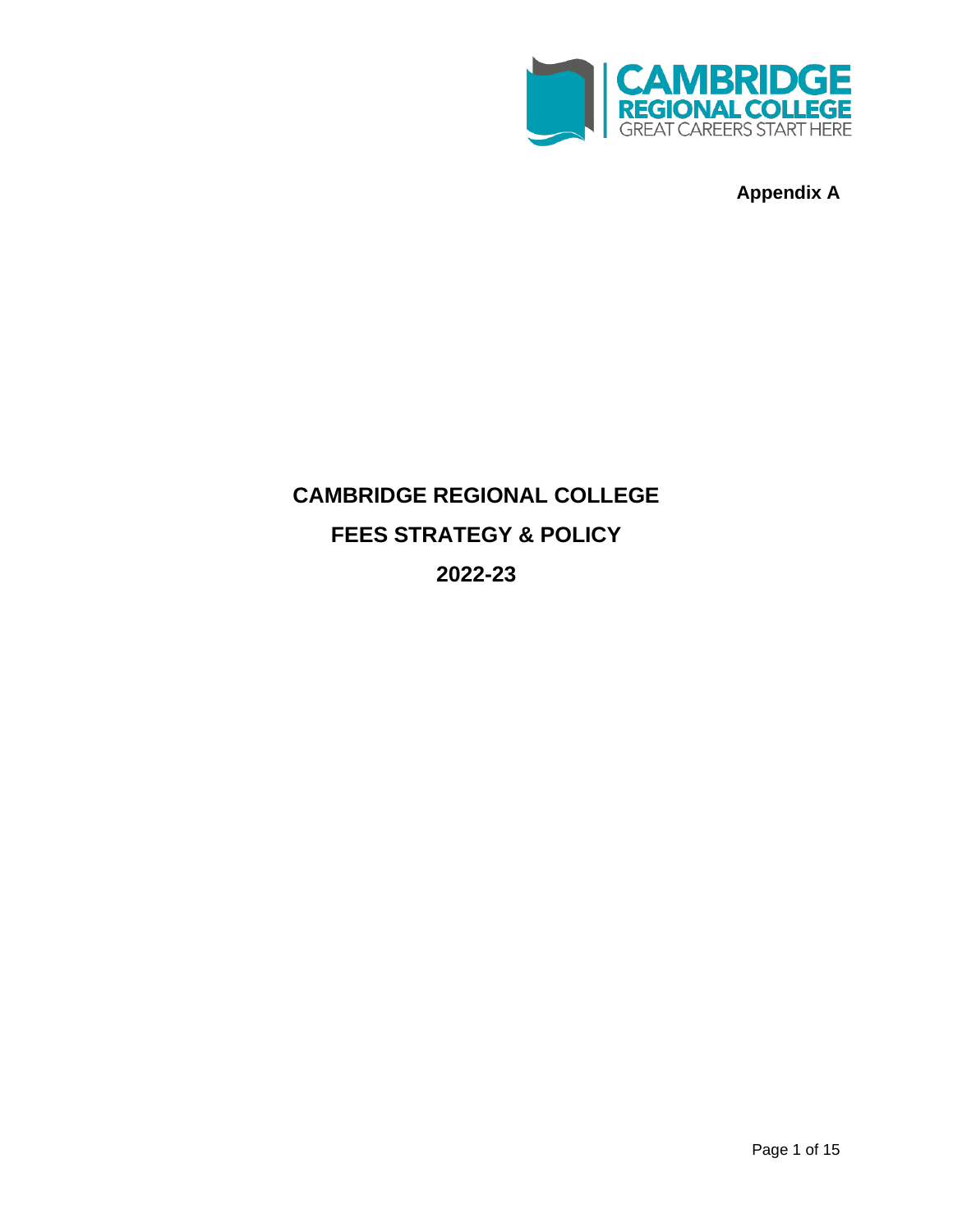|                                                               | <b>Section</b>     |
|---------------------------------------------------------------|--------------------|
| <b>Scope</b>                                                  |                    |
| <b>Further Education Courses</b>                              |                    |
| j.<br><b>Tuition fees</b>                                     | A                  |
| ii.<br><b>Materials and equipment fees</b>                    | B                  |
| iii.<br>Exam, validation and professional bodies registration | C                  |
| fees                                                          |                    |
| <b>HE courses</b>                                             | D                  |
| <b>International/Overseas</b>                                 | E                  |
| <b>Apprenticeships</b>                                        | F                  |
| <b>Full cost recovery courses</b>                             | G                  |
| <b>Reduced and enhanced fees</b>                              | H                  |
| <b>Fee remission</b>                                          |                    |
| <b>Instalments</b>                                            | J                  |
| <b>Refunds</b>                                                | K                  |
| <b>Other charges</b>                                          |                    |
| <b>Payment methods</b>                                        | M                  |
| <b>Employer and sponsors payments</b>                         | N                  |
| <b>Outstanding fees</b>                                       | O                  |
| Fee rates for 2022-23                                         | <b>Appendix I</b>  |
| <b>Financial support for students 2022-23</b>                 | <b>Appendix II</b> |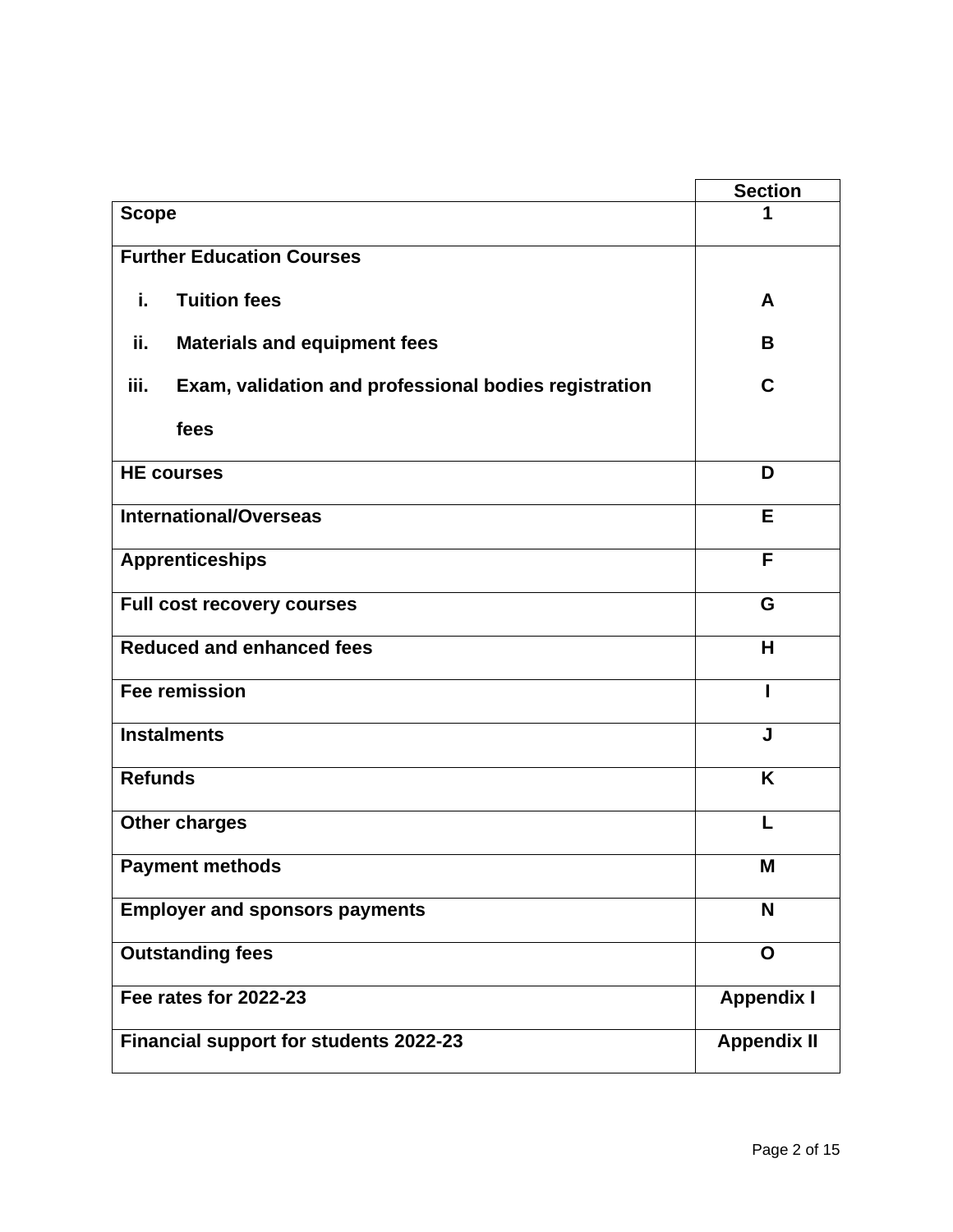#### **Scope**

- 1. This document sets out the College's policy on the fees and related issues described below:
	- Tuition fees
	- Exam, validating and professional bodies' registration fees, materials and equipment fees
	- Concessionary fees
	- Overseas students
	- Reduced and enhanced fees
	- Instalments
	- Refunds

#### **Further Education Courses**

#### **A. Tuition Fees**

- 2. Separate fees apply to home and overseas students. Home students are those students so classified by the Education and Skills Funding Agency or the Office for Students (OFS) as appropriate, and supported by Government guidelines on fees, as determined by The Education (Fees and Awards) Regulations 1997, and subject to residency criteria. This generally includes overseas nationals holding a Home Office settled status. Asylum seekers meeting certain criteria may also be granted Home fee status. Those students not classified as "home" will normally be charged at 100% of the weighted funding rate. This could be higher if commercial considerations require it.
- 3. Students who are nationals of EU or EEA countries (other than Irish citizens) who entered the UK after 31 December 2020 are not automatically eligible for funding and must be able to demonstrate that they are legally resident in the UK to be funded. Funding then depends on the standard rules ("settled" for 3 years in the UK, under 19 year olds accompanying or joining parents who have the right of abode, dependants of those on skilled worker visa, dependants of those on student visas, etc.). Reference should be made to funding rule eligibility as these can change during the year in response to policy or priorities.

Access to student loan finance is available for the course duration if students meet the residency requirements. If a place is secured in the 2021 to 2022 academic year, but the start of the course is subsequently deferred until the following academic year, or if the student wishes to undertake a separate followon course in 2022-3 then the rules governing student support for 2022-23 entry will apply.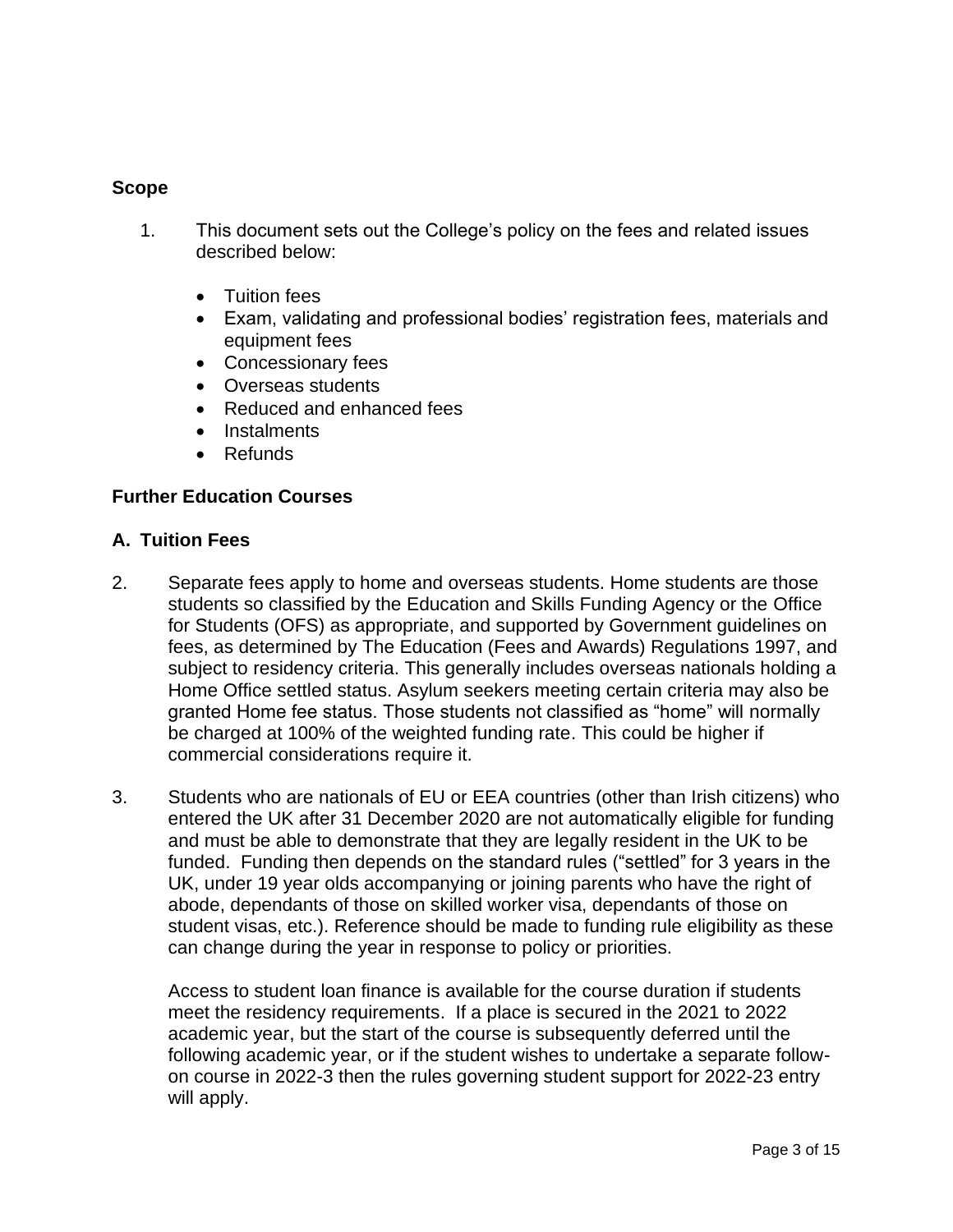- 4. Students who are nationals of EU or EEA countries or children of Turkish workers who are living in the UK and have started their programme before 31 December 2020 must be treated equally to UK residents. Once enrolled they will be eligible for funding for the full duration of their study programme.
- 5. All Irish citizens covered by the Common Travel Area arrangement continue to be automatically eligible for funding under immigration concessions.
- 3. Tuition fees will be set annually in advance of the start of the College academic year. For courses approved by the Principal and his or her appointees during the College academic year, fees will be set at the time of approval and will be based on ESFA or Combined Authority funding rules.
- 4. The ESFA funded 16-18 students, and students with learning difficulties or disabilities aged 19 – 24 who have an EHC Plan, are exempt from tuition fees as currently stated in the funding guidance for young people. 16-18 refers to students in full-time or part-time education who are under the age of 19 on 31<sup>st</sup> August in the teaching year when the student commences a study programme. It is intended that such students must continue to receive free tuition in any consecutive subsequent year of study on the same study programme as recorded in their learning agreement.
- 5. Adult funded students **can** be fully-funded, and therefore pay no tuition fees, depending on their personal circumstances or the qualifications they study. Concessions will be prescribed by the relevant funding body (ESFA, CPCA) depending on each course. Refer to [https://www.gov.uk/guidance/sfa-funding](https://www.gov.uk/guidance/sfa-funding-rules)[rules](https://www.gov.uk/guidance/sfa-funding-rules) and [https://cambridgeshirepeterborough-ca.gov.uk/wp](https://cambridgeshirepeterborough-ca.gov.uk/wp-content/uploads/documents/skills/adult-education-budget/CPCA-Funding-Performance-Rules-2021-22.pdf)[content/uploads/documents/skills/adult-education-budget/CPCA-Funding-](https://cambridgeshirepeterborough-ca.gov.uk/wp-content/uploads/documents/skills/adult-education-budget/CPCA-Funding-Performance-Rules-2021-22.pdf)[Performance-Rules-2021-22.pdf](https://cambridgeshirepeterborough-ca.gov.uk/wp-content/uploads/documents/skills/adult-education-budget/CPCA-Funding-Performance-Rules-2021-22.pdf)

6. Unemployed students may receive concessions depending on their status as determined by the funding rules for each of ESFA and CPCA.

# **B. Materials and Equipment Fees**

- 7. Three groups of students are exempt from materials fees:
	- 16-18 funded students
	- 19+ funded students who are fully funded by the ESFA
	- Students receiving loans from the Student Loans Company for the purposes of their course with the College ("Loan-funded students").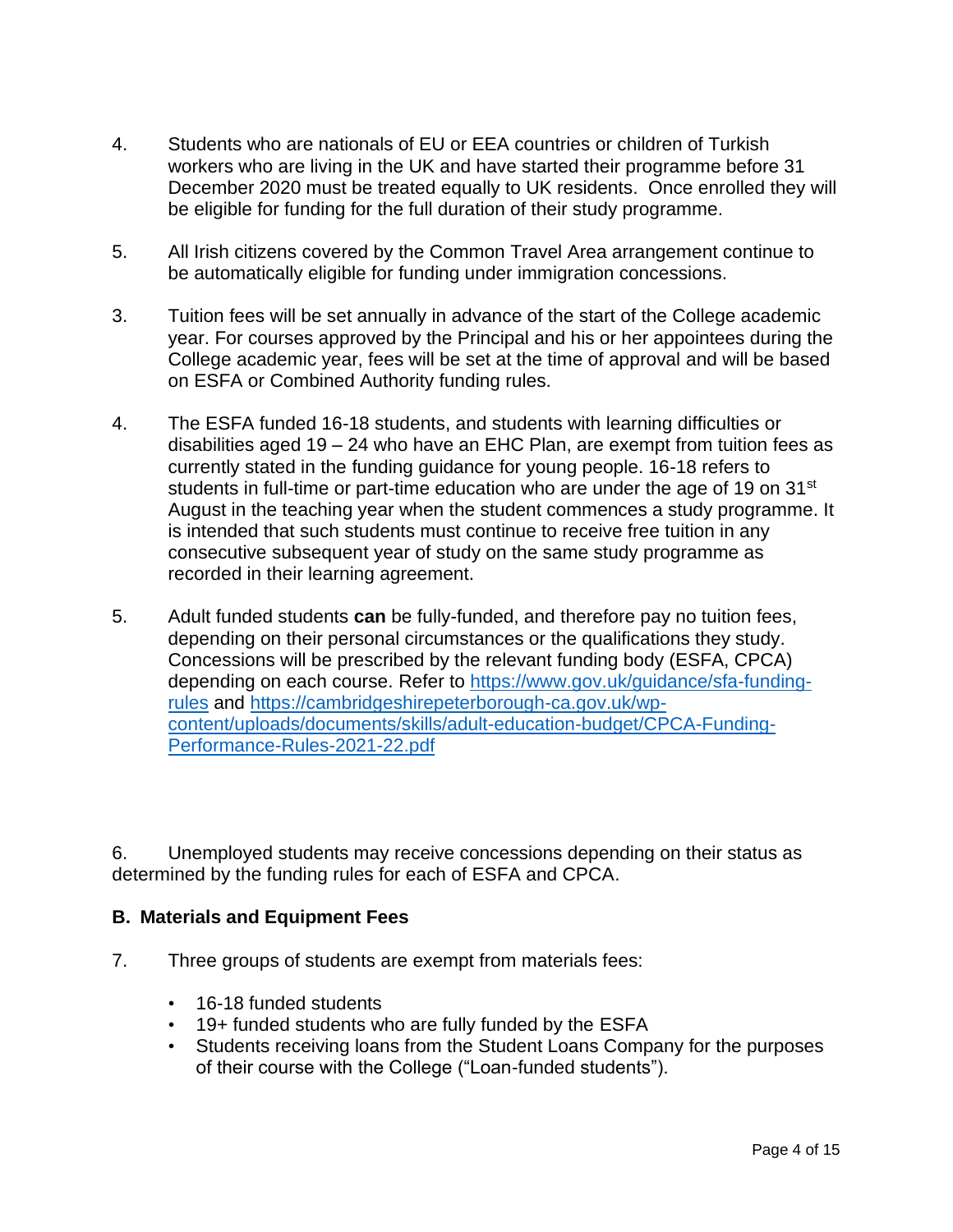- 8. For clothing and equipment necessary to the health and safety of the student, or necessary for the completion of the course, the student may borrow the clothing and equipment free of charge from the College. If the student wishes to retain the clothing or equipment once they have withdrawn from or completed the course, they must purchase the clothing or equipment or return it to the College at the end of their course. This applies to all students.
- 9. The College can charge for activities, services, materials and equipment which are not compulsory to completion of studies. Appendix II provides more detail on financial support for students.
- 10. The College can charge fines and penalties and deposits where not defined as fees.

# **C. Exam, validating and professional bodies registration fees**

- 11. A charge will be made to co-funded students for exam costs and for students drawing loans, the fee cost will be added to the loan.
- 12. Subscription charges, made by professional bodies to become a member of that organisation, are payable by students aged 19 or over.
- 13. All students will be charged for DBS checks unless the student is fully-funded and this is required to participate in learning. If the learning is associated with the student's employment then the employer is responsible for carrying out and paying for the DBS.

## **D. HE Courses**

14. Fees for HE courses will be agreed by the Principal's Senior Management Team (SMT) and will be in line with charges made by local and national providers in this and the HE sector. Where programmes e.g. Foundation Degree are delivered in partnership with other institutions like the ARU, the College will set fees that the appropriate HE institute has set. The Principal and SMT will also consider opportunities within the fees strategy to offer incentives for students to progress to Level 4 and above. It is proposed to continue to offer an incentive to CRC Level 3 students who successfully complete their course and progress to HE at CRC within 12 months. The incentive would be a fee reduction, per annum, of £1000 for full- time courses and a commensurate £500 reduction for part-time courses.

## **E. International/Overseas**

15. In general terms, the fees in this section relate to students who travel to the UK exclusively to study at the College as part of a package organised by the College's international team. Fees payable for vocational programmes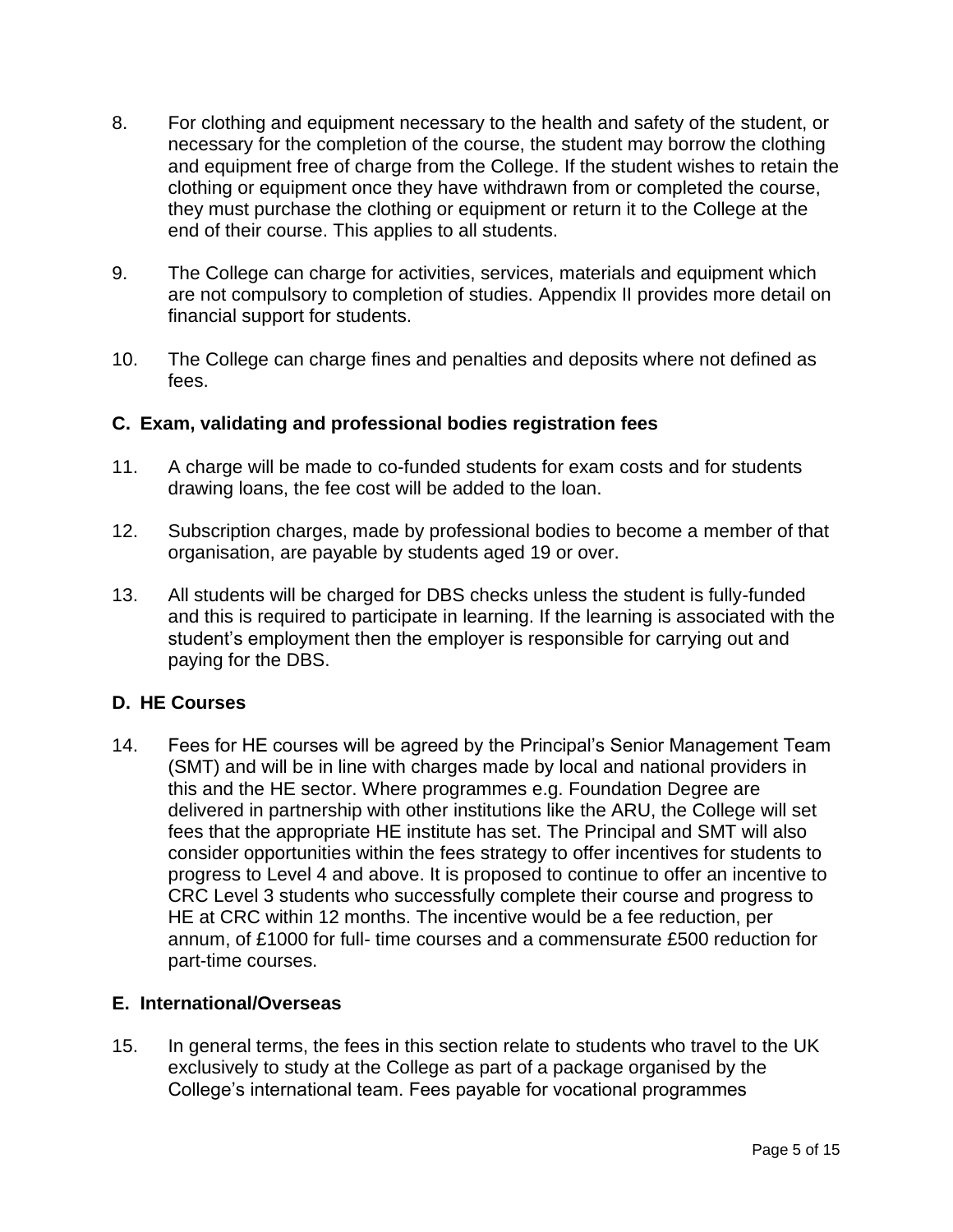undertaken by non-UK individuals will be determined by the residency rules as covered by funding guidance.

| For students from                             | Term 1   | Term 2   | Term 3   |
|-----------------------------------------------|----------|----------|----------|
| <b>EEA Countries</b>                          | 14 weeks | 11 weeks | 10 weeks |
| 15 hours/week                                 | £1,400   | £1,100   | £1,000   |
| 21 hours/week                                 | £1,960   | £1,540   | £1,400   |
| 25 hours/week                                 | £2,380   | £1,870   | £1,700   |
|                                               |          |          |          |
| For students from<br><b>Non-EEA Countries</b> | Term 1   | Term 2   | Term 3   |
|                                               | 14 weeks | 11 weeks | 10 weeks |
| 15 hours/week                                 | £2,590   | £2,035   | £1,850   |
| 21 hours/week                                 | £2,940   | £2,310   | £2,100   |
| 25 hours/week                                 | £3,500   | £2,750   | £2,500   |

Access To Business

| Non UK students | £6,500.00 |
|-----------------|-----------|

## General English/Summer School

|               | 1 to 4 weeks  | Week 4 onwards |
|---------------|---------------|----------------|
| 15 hours/week | £185 per week | £150 per week  |
| 21 hours/week | £260 per week | £210 per week  |

## **F. Apprenticeships**

#### 16. **Levy Paying Companies:**

Employers will be contributing to the apprenticeship levy if their annual pay bill is over £3 million.

As a levy-paying employer they will need to register for the apprenticeship service so they can manage their apprenticeship funds and will be able to pay for training and assessment from their account. The government will apply a 10% top-up to the funds they have to spend in your account.

When the monies have been topped up by the government (if applicable), the funds will then become available through the Digital Apprenticeship Service (DAS), which employers will access through an online account. DAS will display information about approved apprenticeship training programmes, registered training providers and available candidates for employers to choose from. The employer will use DAS to find out how much funding is available for each apprentice, which can then be accessed to pay for the relevant training from the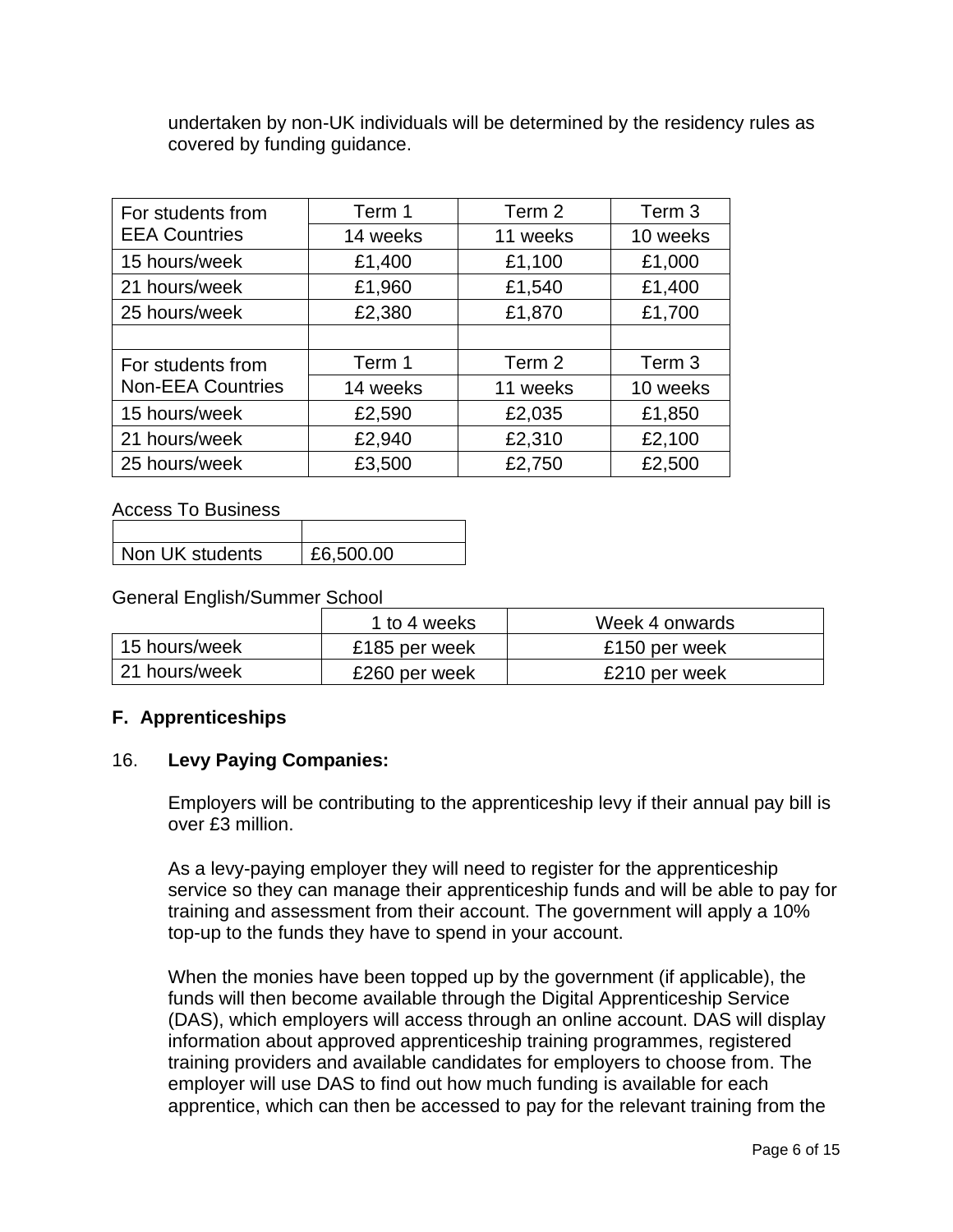College as a registered training provider at the agreed total price for each apprenticeship. This will include the costs of training and assessment. The College will charge the funding band maximum for the apprenticeship unless a reduction has been agreed following assessment and recognition of relevant prior learning.. If the employer wishes to add additional elements to the programme then the employer will be required to pay the excess with other funds.

Once an apprenticeship has been set up, DAS will deduct relevant amounts every month from the employer's account to spread the cost of training over the lifetime of the apprenticeship. Other elements above the funding band maximum will be invoiced directly.

If the Employer does not have enough funds in their account to pay for the apprenticeship training required, they will need to co-invest 5% of any outstanding balance whilst the government will pay the remaining 95% up to the funding band maximum allocated to a particular apprenticeship. If the funding band maximum is exceeded, the Employer will need to pay all the additional costs.

## 17. **Non-Levy Paying Companies:**

Employers that do not pay the levy will need to register for the apprenticeship service and can reserve funds from the government to pay for the training and assessment of their apprentices. This must be done in advance of an apprentice being enrolled.

Non-levy paying employers will need to make a contribution of 5% to the cost of apprenticeship training directly to the College and the government will pay the remaining 95%, through the employer's Digital Apprenticeship Account, up to the maximum amount of funding allowed for the apprenticeship chosen through its funding claim. Non-levy paying employers will have to meet, in full, any cost (including for end-point assessment) which is above the funding band maximum. The employer will pay their contribution to the College over the lifetime of the apprenticeship.

For non-levy paying employers with less than 50 employees taking on a 16-18 year old apprentice, the government will fund, through the employer's Digital Apprenticeship Account, the full 100% cost of training and assessment.

#### **G. Full cost recovery courses**

18. Fees for courses not funded by OFS or ESFA will be determined from time to time with regard to specific subsidies from other funders, market forces and full costs of delivery. Remission will not apply to full cost courses.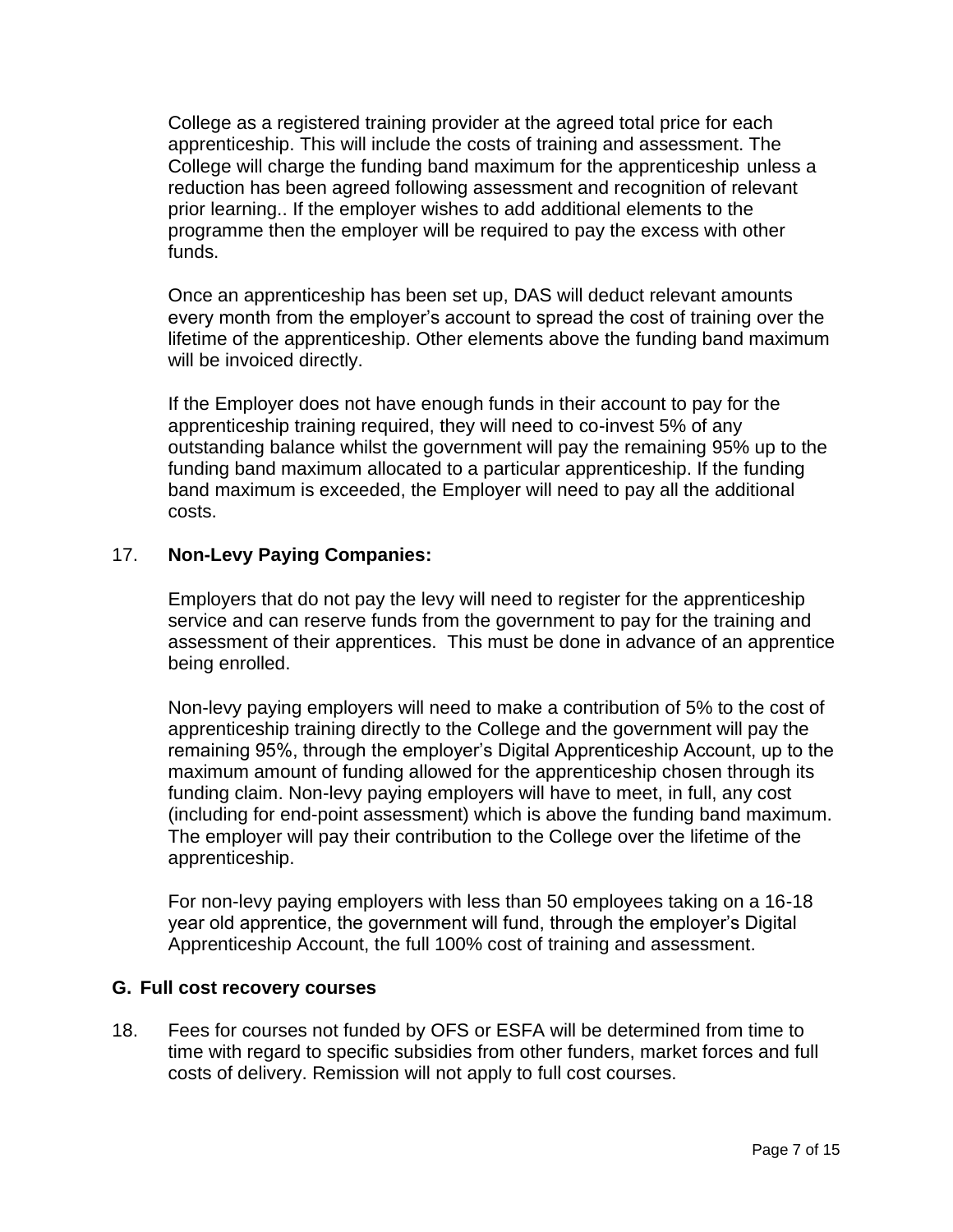#### **H. Reduced and enhanced fees**

19. The Deputy Principal Finance and Resources and Director of Finance and/or Director of MIS has discretion to reduce or waive fees for home students in exceptional circumstances. This will include reductions for students starting a one year course after the first term has elapsed.

#### **I. Fee Discount/Remission/Waivers**

- 20. The Principal or members of the SMT, has discretion to agree fee remission of up to 10%. These normally relate to sponsors or employers who fund groups of students.
- 21. Staff employed directly by the College and governors of the College enrolling on a college course, other than a course approved for staff development purposes (see below), will receive a 50% discount off tuition fees only (NB: This does not include examination, college or other fees due or courses franchised from a university). This discount does not extend to variable hours and contracted tuition staff, whether through Protocol or otherwise, self-employed contractors, volunteers, or staff working for out-sourced service providers.

For any member of staff undertaking a CRC course as part of their approved staff development, the College will meet all agreed costs. However, where this is a long course, should the member of staff leave during the course or within two years of completing the course, the member of staff will be required to repay full or part of the College fees, as confirmed in the agreement signed between the College and the member of staff when the course commences.

22. The College uses Protocol National, and on occasion other staffing agencies, to source teaching staff to the College. It is in the College's interest that these staff are trained and developed. In recognition of this, CRC will waive fees for introductory teaching qualifications, upon signing by the individual concerned of a repayment clause similar in principle to that signed by staff on long staff development courses.

The College uses staff in some of the employers that we work with to do some of the assessment work of apprentices or work-placed students. In order to do this well, and for this work to count as formal assessment under funding rules, then these staff need to hold formal assessment qualifications (TAQA 301, 302, 401 or 402). In recognition of this, CRC will waive fees for assessment qualifications, upon signing by the individual concerned of a repayment clause similar in principle to that signed by staff on long staff development courses, and including a commitment to assess candidates on behalf of CRC.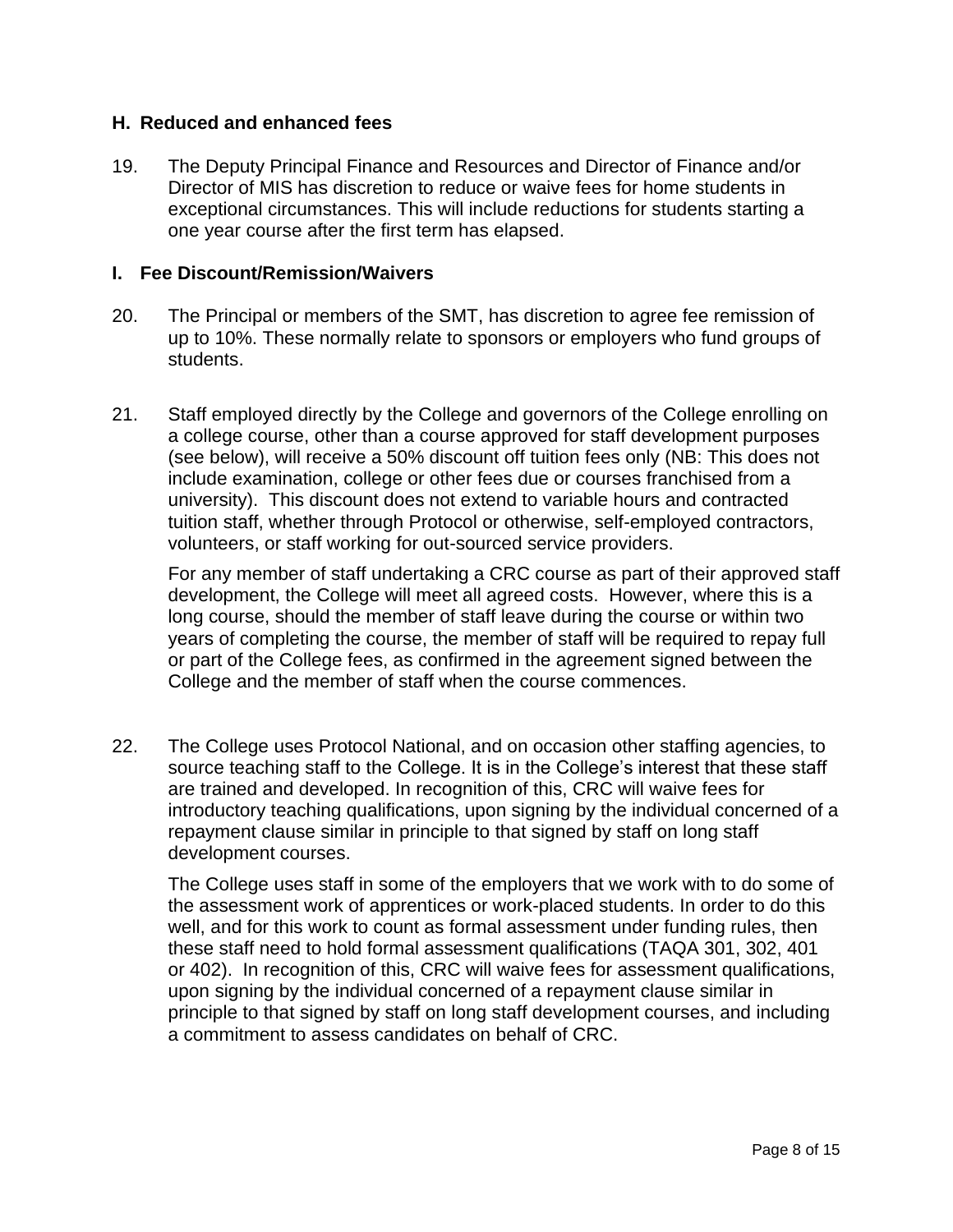#### **J. Instalments**

- 23. With the exception of students receiving SLC loans, home students may agree payments by paying in monthly instalments of up to 6 and providing paid in full before the course completes or Easter (whichever is the earlier). Instalment payments will not normally be granted for courses lasting 6 weeks or less, unless specifically agreed by the Director of Finance.
- 24. For students receiving SLC loans, the College will be paid in instalments as agreed by the ESFA, SLC and the College.

## **K. Refunds**

25. Refunds will only be considered in specific circumstances as set out in Procedure FIN019 (Refunds and Compensation policy). Specific scenarios for refunds are as follows:

- where the College closes the course or changes the day, time (significantly) or venue of a previously advertised course.
- when a student changes to another course at the College within 30 days of the original enrolment, it is the difference in fees which is refunded.
- Where serious illness or hospitalisation of the student, evidenced by medical certificates, excluding a long term medical condition which is known about at enrolment is provided. In these circumstances the College reserves the right to refuse a refund.
- Serious illness or hospitalisation of a partner, parent or child necessitating full time care by the student, confirmed by a medical certificate. If this is a long term situation, known about at enrolment then the College reserves the right to refuse a refund.
- Other exceptional circumstances at the discretion of the Director of Finance or Head of MIS and Exams.
- Where genuine overpayment has occurred.
- No refunds if the student leaves or is suspended, or excluded in accordance with the College Disciplinary Code.

#### **L. Other Charges – Bus Passes**

26. This section covers the procedure for payment of bus passes for the academic year 2022-23. Passes will only be issued for the full academic year. There will be two options available for the academic year 2022-23. Full year payment in advance, or payment using direct debit instalments. The charge will be £550 for 2022-23 and will apply to all students using the service irrespective of the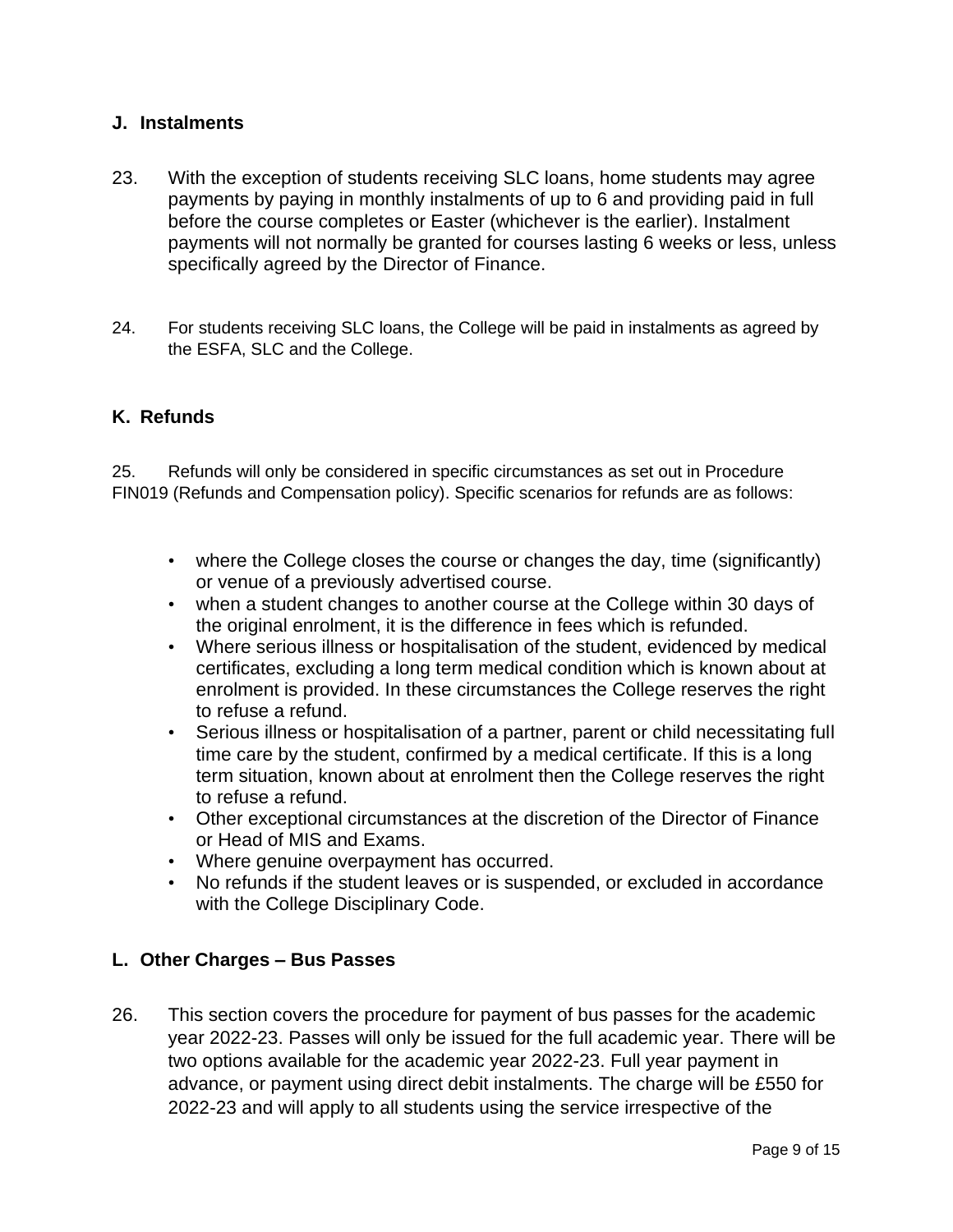campus they attend. The cost will be subject to a rigorous tendering process undertaken by the College at least every three years.

The College will offer early bird discounts to all students who apply to take up a bus pass prior to September with a discounted rate of £495 applying for the year.

Refunds for Bus Passes will only be granted for outstanding full terms and will, therefore, only be available during terms 1 and 2, in relation to terms 2 & 3 and term 3 respectively.

# **M. Payment methods**

27. Cheque, credit or debit cards and direct payment into the College's bank account can be used to pay fees. In exceptional circumstances, cash will be accepted but where applicable must comply with money laundering regulations.

# **N. Payment by employers or sponsors**

- 28. A student may have made an agreement for course and other fees to be paid by their employer or sponsor. This is an agreement made between those two parties. The exception is for Apprenticeships where the agreement for fee payment is between the employer and the College.
- 29. Where it has been confirmed as part of the advice and guidance and enrolment process that the fees for the student are to be paid by a sponsor or an employer, then formal and written confirmation of this must be submitted to the College.
- 30. The College must produce any such letter of authority or payment by a third party at the point of enrolment, otherwise the student will be asked to pay the full fees due, except where the student is an Apprentice where the employer remains liable for the fee payment by instalment. For employers this is only available with the prior agreement of the Director of Finance.
- 31. Where students have applied for a loan from the SLC to pay for their intended course's tuition fees, written confirmation from the SLC must be presented by the student, or the College must be able to see approval by the SLC for the loan application on the SLC's portal.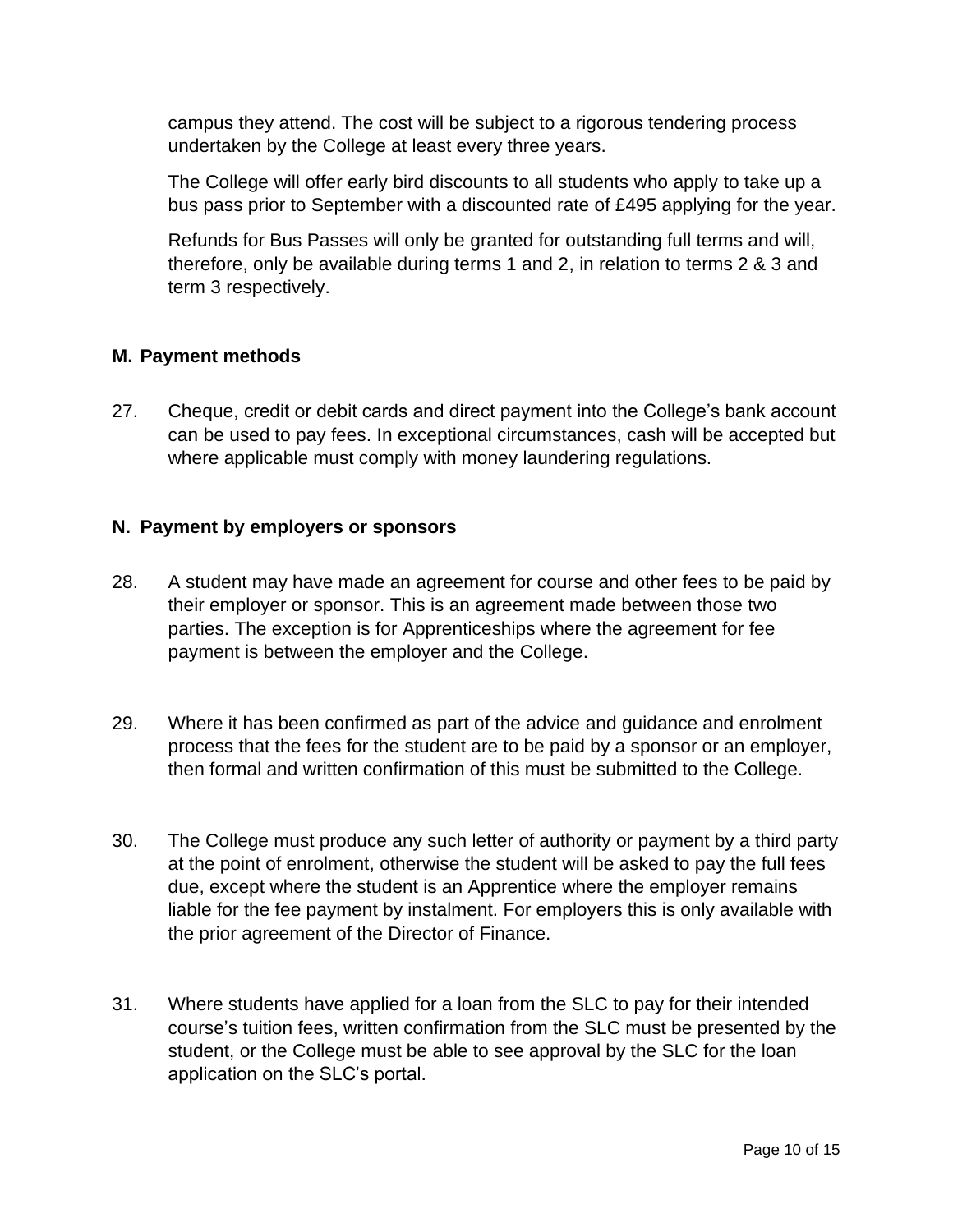- 32. Where the student whose course fees are being paid by the SLC, but the student withdraws from the course and the SLC stops payment of course fees before the final instalment, the student will be liable for the remainder of the course fee.
- 33. If the student has left the employment of the company that had agreed to pay the fees but is still attending the course, then the student will be liable for any outstanding fees. It may be possible that the student has changed employment and the new employer is willing to pay the fees. In this event, it is acceptable for the liability to the College to be transferred provided that the new employer confirms its willingness to pay the fees in writing on its official letterhead. For Apprentices, the employer remains liable for the fees, even when the Apprentice leaves their employment.

# **O. Outstanding fees**

- 34. Students must be advised that any fees that remain outstanding beyond their due date for settlement will prejudice their continuance on the course, entry for an exam and perhaps future enrolment on any CRC course.
- 35. All outstanding fees are to be paid up in full before a student can progress onto the next year of their course or a new course at the College.
- 36. Students who do not pay their fees may be referred to a debt collection agency, as set out in the College's Debt Recovery Procedures.
- 37. **In all cases the Principal's SMT reserves the right to introduce, remove, increase or reduce fees for individual courses in response to market pressures.**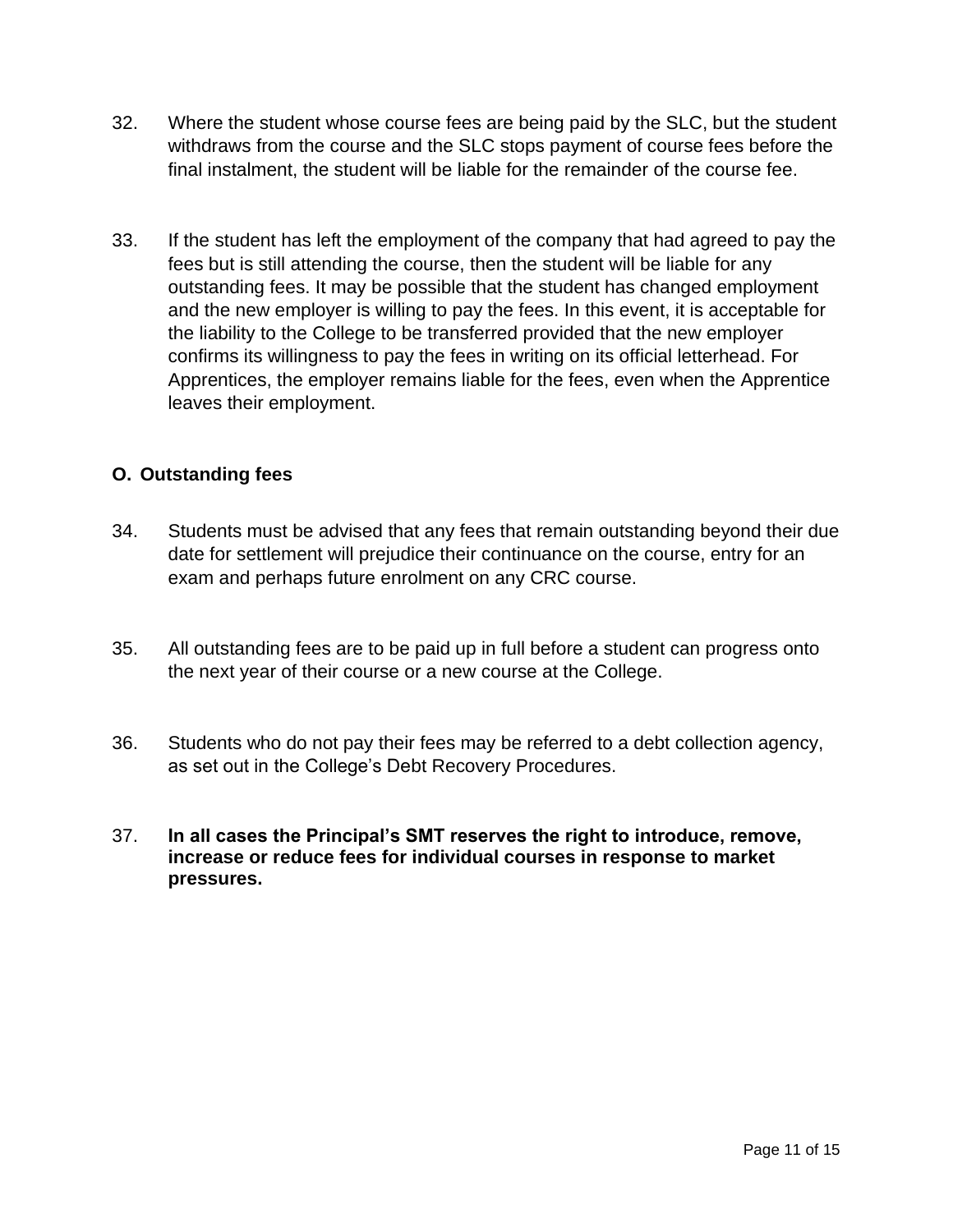# **Appendix I – Fee Rates for 2021-22**

| <b>Fee Group</b>         |                                                                | 2021-22                                                                  | 2022-23                                            |
|--------------------------|----------------------------------------------------------------|--------------------------------------------------------------------------|----------------------------------------------------|
| Adult 19+ ESFA<br>Funded | Fees information<br>will be provided<br>against each<br>course | 50% of Standard<br>funding value<br>(unweighted) *                       | 50% of Standard<br>funding value<br>(unweighted) * |
| <b>HE Courses</b>        | Full time HNC/HND                                              | £4,990                                                                   | £4,990                                             |
|                          | Part time<br>HNC/HND/L5 DET                                    | £2,495                                                                   | £2,495                                             |
|                          | PT Foundation                                                  | Yr 1 - £3,995                                                            | Yr 1 - £3,995                                      |
|                          | Degree (3 Years)                                               | Yr 2 - £3,875                                                            | Yr 2 - £3,875                                      |
|                          |                                                                | Yr 3 - £3,750                                                            | Yr 3 - £3,750                                      |
| International            | <b>CELTA</b> (including<br>online)Full cost<br>(incl. exam)    |                                                                          |                                                    |
|                          | International                                                  | £1,502                                                                   | £1,502                                             |
|                          |                                                                | £2,140                                                                   | £2,140                                             |
|                          |                                                                |                                                                          |                                                    |
|                          | <b>Higher Education</b>                                        | £7,000                                                                   | £,7,000                                            |
| Futures@CRC<br>$(14-16)$ | <b>New Futures</b><br>Learner                                  | £7,500                                                                   | £7,500<br>(existing)£7,680<br>(new)                |
|                          | Exam &<br><b>Registration fee</b>                              | £95                                                                      | £95                                                |
|                          | Other sessions<br>linked to Schools                            | Fully costed to cover expenditure plus<br>contribution towards overheads |                                                    |
| <b>Bus Pass</b>          | Zone $A & B - Full$ -<br>time Earlybird                        | £495                                                                     | £495                                               |
|                          | Zone $A \& B - Full-$<br>time - standard                       | £550                                                                     | £550                                               |
|                          | Day release                                                    | Will be charged at £185                                                  |                                                    |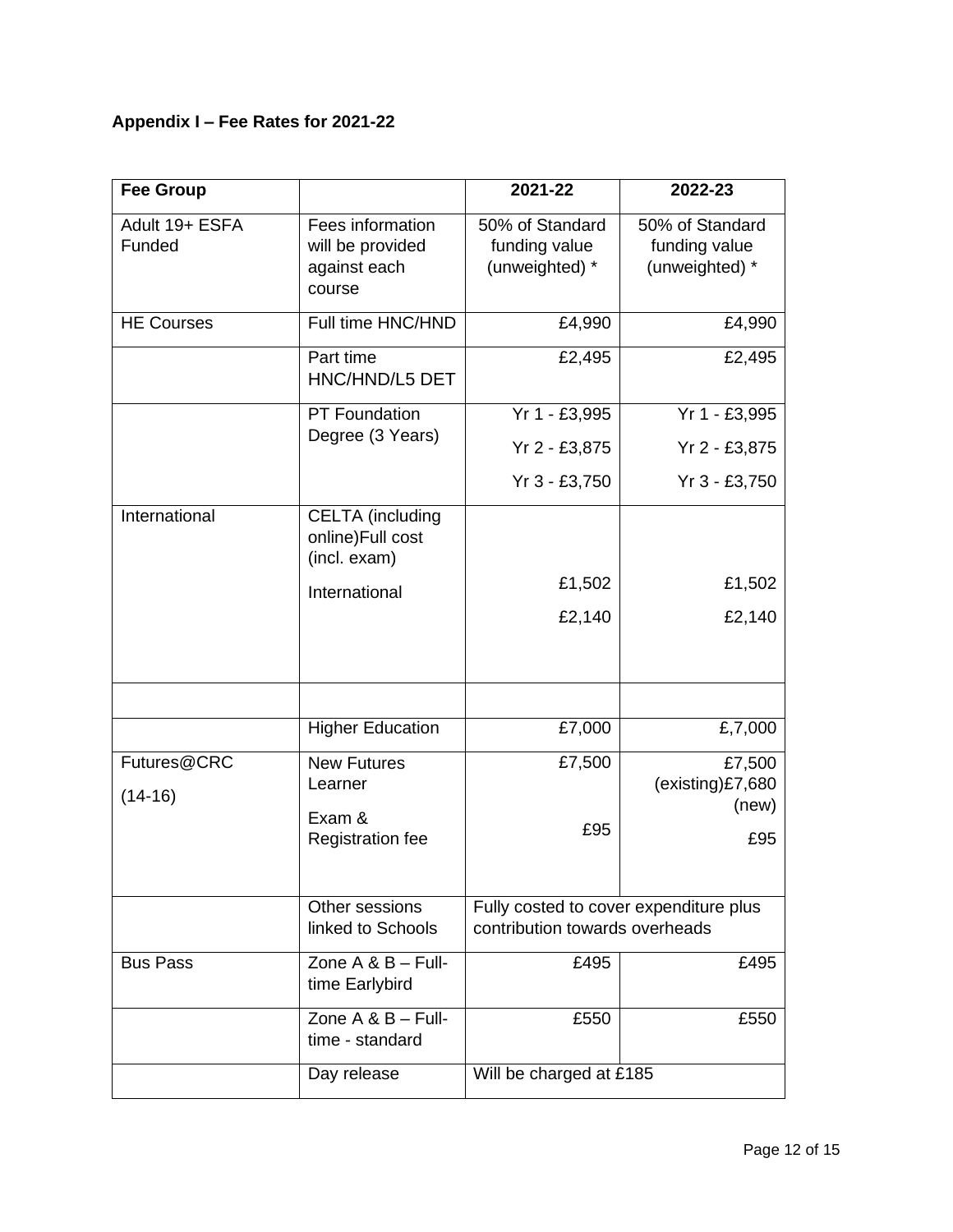| <b>Fee Group</b>                  |                                                                                                                                                      | 2021-22                                                                                                                                       | 2022-23 |
|-----------------------------------|------------------------------------------------------------------------------------------------------------------------------------------------------|-----------------------------------------------------------------------------------------------------------------------------------------------|---------|
| Exam & Other<br>Professional body | These will continue<br>to be charged on<br>all courses and<br>based on costs<br>charged by exam<br>and professional<br>bodies plus<br>administration |                                                                                                                                               |         |
| <b>Registration fees</b>          | 1-year course                                                                                                                                        | £70                                                                                                                                           | £70     |
|                                   | 2-year course                                                                                                                                        | £130                                                                                                                                          | £130    |
|                                   | Part time (excludes<br>online courses)                                                                                                               | £35                                                                                                                                           | £35     |
| Apprentices                       |                                                                                                                                                      | Dependent on levy paying or non-levy<br>paying in accordance with funding rules<br>and maximum allowed unless overall<br>commercial agreement |         |

• **Where a student does not meet eligibility for co or full funding the College will ordinarily charge a 100% of the weighted national base rate.**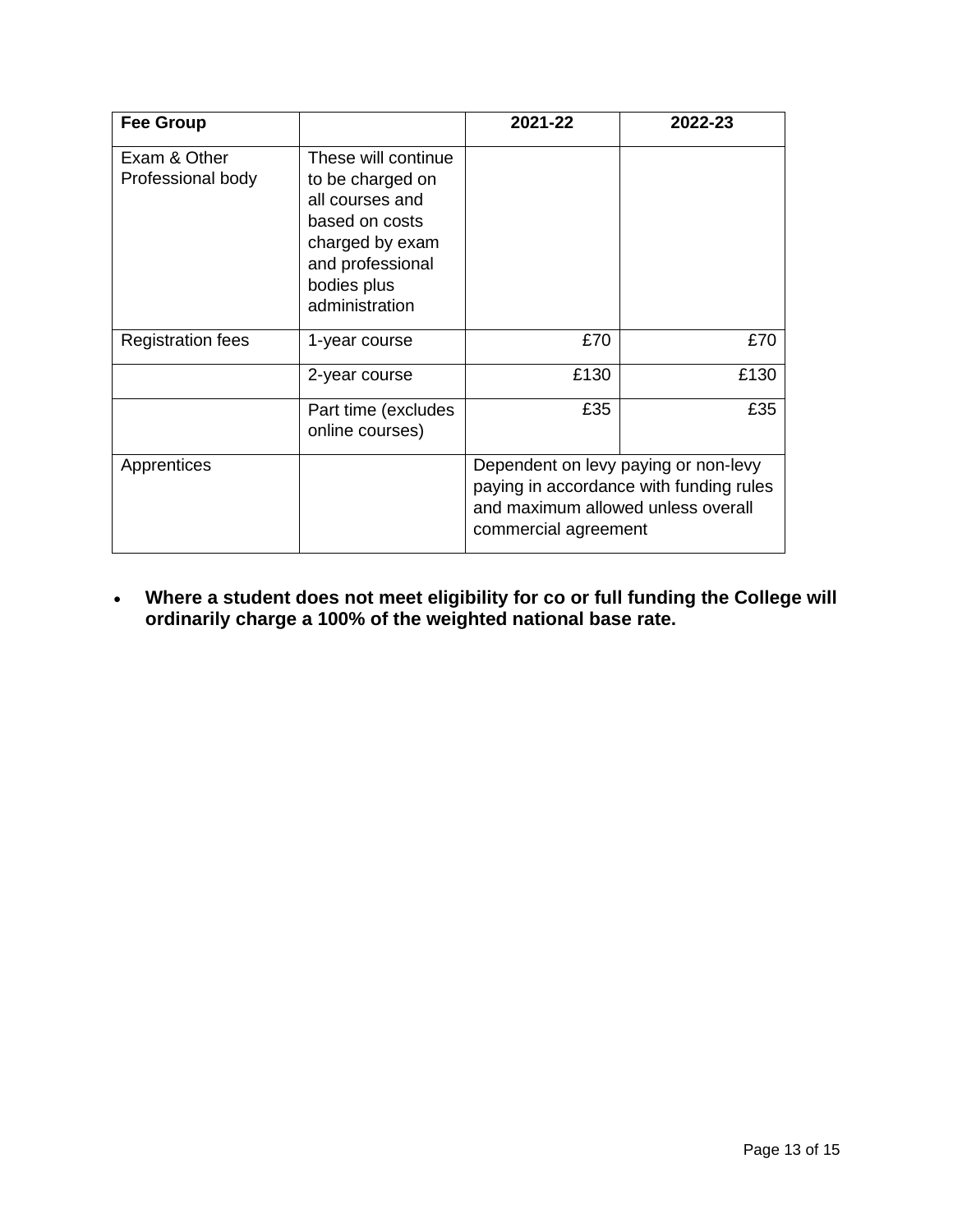# **Appendix II – FINANCIAL SUPPORT FOR STUDENTS 2021-22**

# **FUNDING GUIDANCE AND PRINCIPLES**

ESFA funding rules for fully funded students explicitly prohibit compulsory charges to students/students for materials, tools, kits overalls or such like, or for examinations fees or administration costs which directly relate to their courses.

#### **How this applies to Departments**

Therefore, all fully funded students including 16-18s cannot be charged as outlined above, and neither can these students apply to the Student Support Fund for assistance with items identified by Departments/Heads as necessary for achievement of their learning aim. Where there are materials/equipment requirements and Departments/Heads have electively reached the decision that these are essential to completing and achieving the learning aim, these resources must be purchased by the Department, loaned to students and returned at the end of the course or if the student leaves. Failure to do so will incur a charge. Students need to sign an agreement before any resources are provided acknowledging their obligations and must meet key course requirements.

Fully funded students and 16-18 earners can be charged if they want to keep materials, equipment or uniforms used in a learning activity and this can be done at the start of the course. However this can only take place if the student also has the option of borrowing clothing or equipment free of charge.

## **Discretionary Student Support Funds (DLS)**

#### **19+ Students**

ESFA states that DLS cannot be used as a means of support if … "The student is fully funded by us and as such must not be charged for equipment and facilities so they can complete their learning aim"

All students in hardship are advised to seek advice from the Financial Support Team.

Student Support Funds can assist with the following:

- Transport costs
- Domestic emergencies and emergency accommodation
- Childcare funding
- Professional membership/accreditation fees and where appropriate, books and equipment costs.